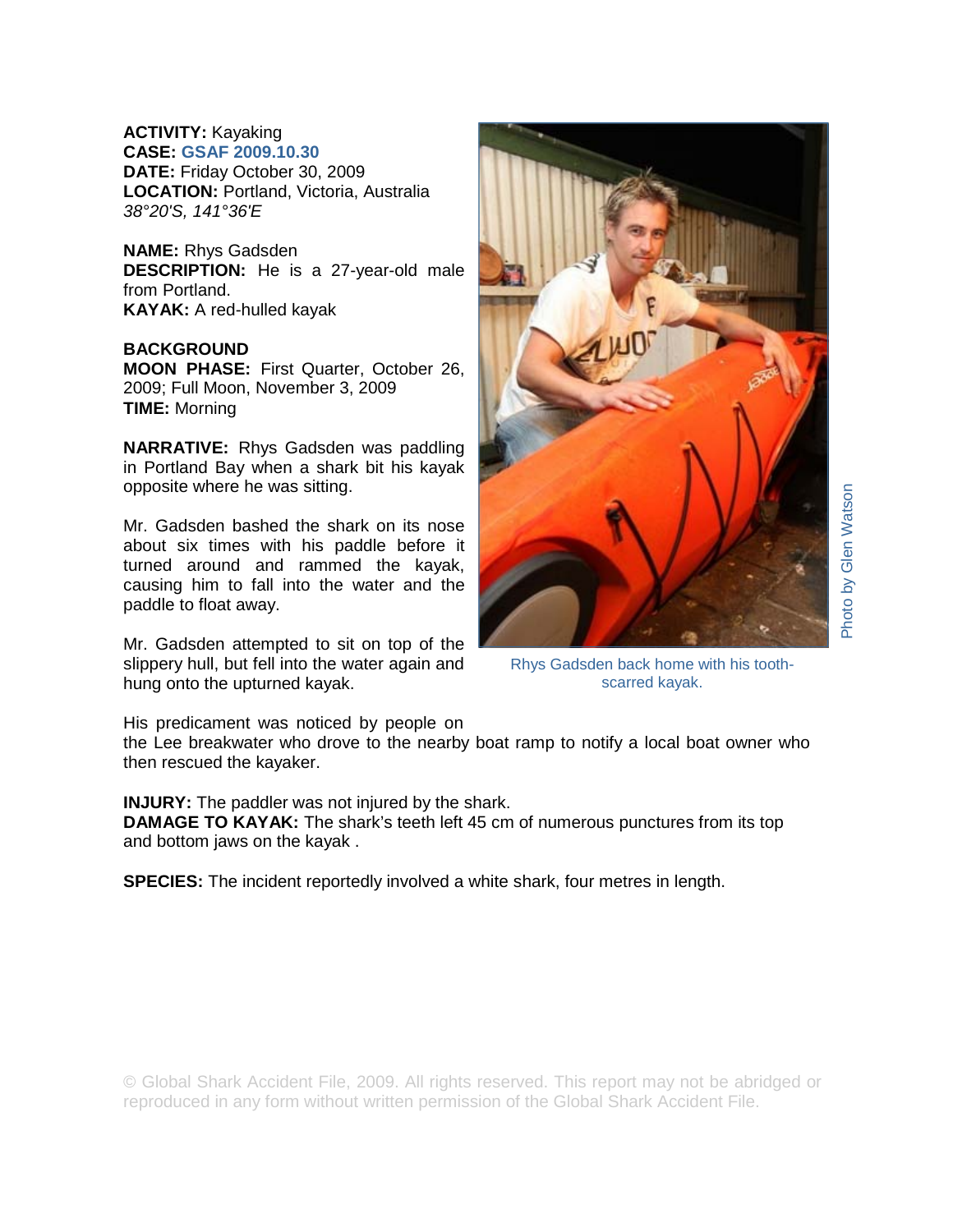## **Shark attacks kayaker**

The great white shark bit and rammed the kayak.

A kayaker has been attacked by a great white shark at Portland in south-west Victoria.

The three-metre shark bit and rammed the kayak, knocking the man into the water at Nunns Beach. He was picked up by a passing boat and was not injured.

Police are warning people to avoid the bay area at Portland and Nunns Beach.

**SOURCE:** Fri Oct 30, 2009,http://www.abc.net.au/news/stories/2009/10/30/2729178.htm

## **Shark attacks kayaker off Victoria**

A kayaker is lucky to be alive after being attacked by a four-metre great white shark in the ocean off Victoria's southwest coast.

Rhys Gadsden was out for a morning paddle off Portland on Friday when he says a great white shark appeared from the deep and wrapped its jaws around his sea kayak, leaving giant puncture marks.

The 27-year-old was flipped off the kayak and spent a terrifying 15 minutes in the water by his kayak desperately hoping he would not be eaten alive. "I grabbed my oars, hit it in the head probably five to six times and it released it," the Portland man told the Nine Network. "As soon as it released its bite it turned and headbutted me and knocked me over and put me in the water with it.

"It was freaky being in the water, yeah, I didn't know where it went, I didn't know if it was going to come back. I didn't know what to do really, I didn't want to splash around and make it come back."

Finally a nearby boat came to his rescue. "It took me a while to calm down, I was shaking for hours after," he said. "It was big, dark eyes, scary, evil, I never want to do that again."

Less than 24 hours after coming face to face with the great white, Mr Gadsden was brave enough to paddle out for a few metres into the water on Saturday for TV cameras.

His friends have also nicknamed him "shark-bait".

Local surf life savers have conducted patrols of the harbour since the attack but have not spotted the shark.

**SOURCE:** The Age, *October 31, 2009,* http://news.theage.com.au/breaking-news-national/sharkattacks-kayaker-off-victoria-20091031-hquu.html

© Global Shark Accident File, 2009. All rights reserved. This report may not be abridged or reproduced in any form without written permission of the Global Shark Accident File.